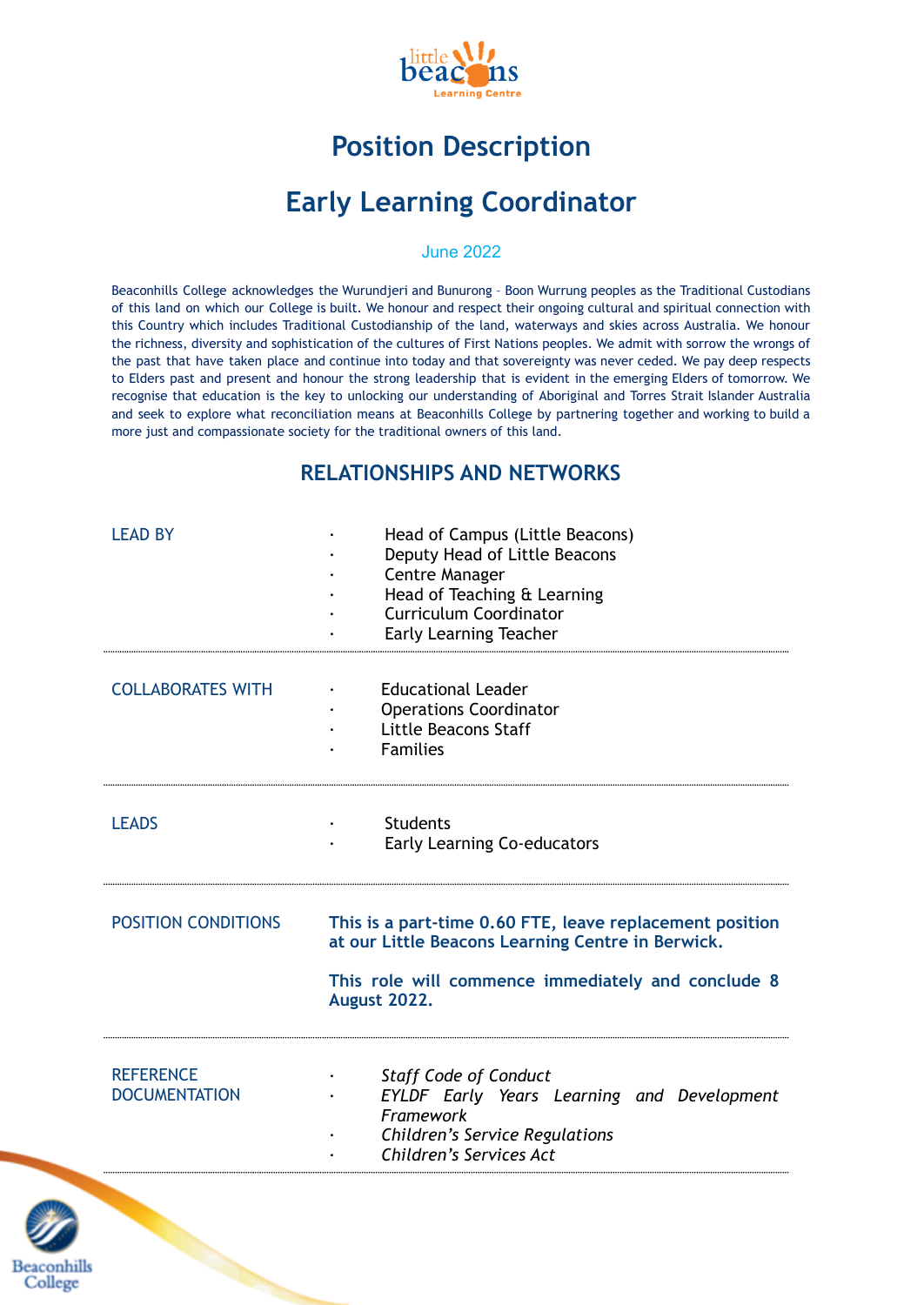- *· Education Blueprint*
- *· Little Beacons Staff Handbook*
- *· College Policies and Practices*

## **PRIMARY PURPOSE OF THE POSITION**

The purpose of the Coordinator is to promote high quality learning in a challenging yet supportive environment which allows all students to flourish. The role of the Coordinator is to foster a love of learning, sense of inquiry, promote student wellbeing, and to deliver and evaluate a learning program consistent with the Beaconhills six pillars of learning that matters and the Early Years Learning and Development Framework (EYLDF). The Coordinator will collaboratively develop curriculum within the understanding by design framework and inspire students to fulfill their potential. The successful applicant must demonstrate expert contemporary pedagogical knowledge and experience, demonstrating how to cater for the learning needs of all students. Providing opportunities for high quality learning is at the heart of the role.

#### **The primary role of any coordinator is to support our students in their learning through:**

- Continually engage in informed reflective practice and professional learning activities that support personal and professional growth as well as support of ongoing innovations of the College
- Act as a role model for young people
- Support the learning outcomes of students through well designed curriculum, effective teaching pedagogy and practice and the provision of a safe learning environment that provides meaningful feedback
- Continually support the wellbeing of members of the Beaconhills Learning **Community**

## **KEY RESPONSIBILITIES FOR THE POSITION**

- Establishing trusting and respectful relationships with students and parents that ultimately supports the student wellbeing
- Using assessment feedback to support reflection and inform future planning and practice
- · Communicate with members of the school community in a timely and professional manner
- Providing an environment that is conducive to learning
- Encourages students to become better learners and take responsibility for their Learning Mindset
- Works collaboratively with the Early Learning Teacher to achieve the desired outcomes
- Leads the development and delivery of the program during the teachers non-contact time
- Support the learning outcomes of students through well designed curriculum, effective
- teaching pedagogy and practice and the provision of a safe learning environment that provides meaningful feedback
	- · Continually support the wellbeing of our students and colleagues

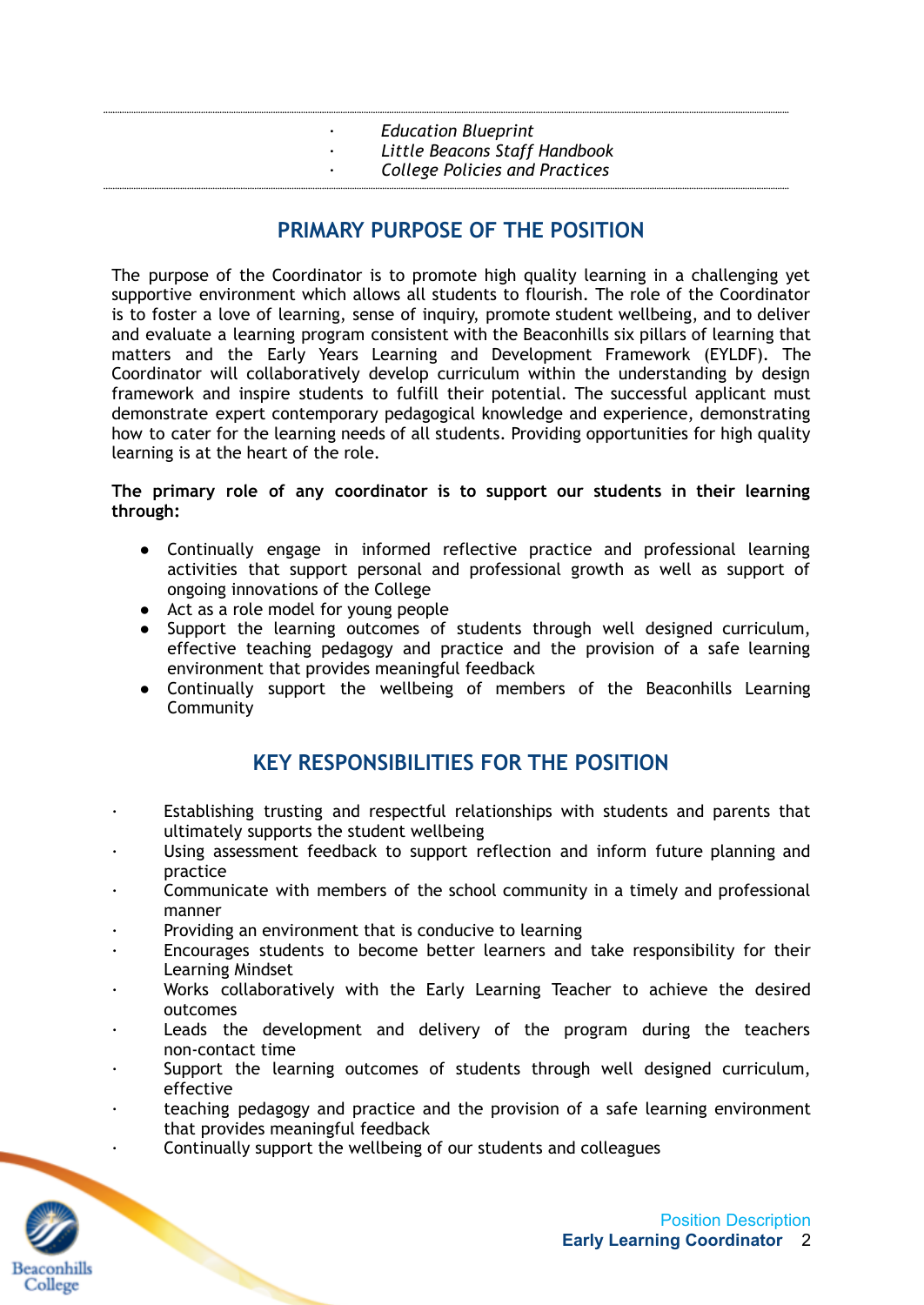- Communicates with the Early Learning Teacher and the Deputy Head regarding student wellbeing and family supports
- Support all aspects of the Learning That Matters curriculum including participation in the Experiential program
- Support the learning of all students to meet individual student learning needs

# **QUALIFICATIONS**

The successful application must hold (or be in the process of obtaining):

- A current (employee) Working with Children Check
- A Diploma of Children's Services or equivalent
- A current National Police Check
- Australian citizenship or permanent residency
- · Full Vaccination status
- Appropriate first aid training certificates, that comply with the requirements of the Children's Services Regulations 1998 (including a current CPR certificate) **HLTAID012 - Provide an emergency first aid response in an education and care setting** (previously HLTAID004)

**OR**

**HLTAID011** – **Provide First Aid** (previously HLTAID003)

The below certificates are required in addition to HLTAID011 to comply; **22300VIC - First Aid Management of Anaphylaxis**

**22556VIC - Management of Asthma Risks and Emergencies in the Workplace** (previously 22282VIC)

# **KEY TASKS FOR THE POSITION**

#### **CURRICULUM**

- Update curriculum documentation
- Implement curriculum using Understanding By Design and Learning That Matters
- · Use relevant data to reflect on the effectiveness of curriculum
- · Contribute to new curriculum initiatives
- Support the co-curricular & programs of the College
- · Contribute to the development and identification of effective learning resources
- Attend Early Explorers programs (Excursions and Camps)
- Attend Celebrating Family events

#### **PROFESSIONAL LEARNING AND GROWTH**

- Attend College professional learning workshops
- Attend relevant external workshops
- Attend Twilight program and professional learning opportunities
- Participate in Section based professional learning and reading
- · Support student surveys/ student feedback
- · Develop professional growth goals
- Routinely engage in reflective practice as part of the CEAD program
- Seek feedback from colleagues
- · Attend training days

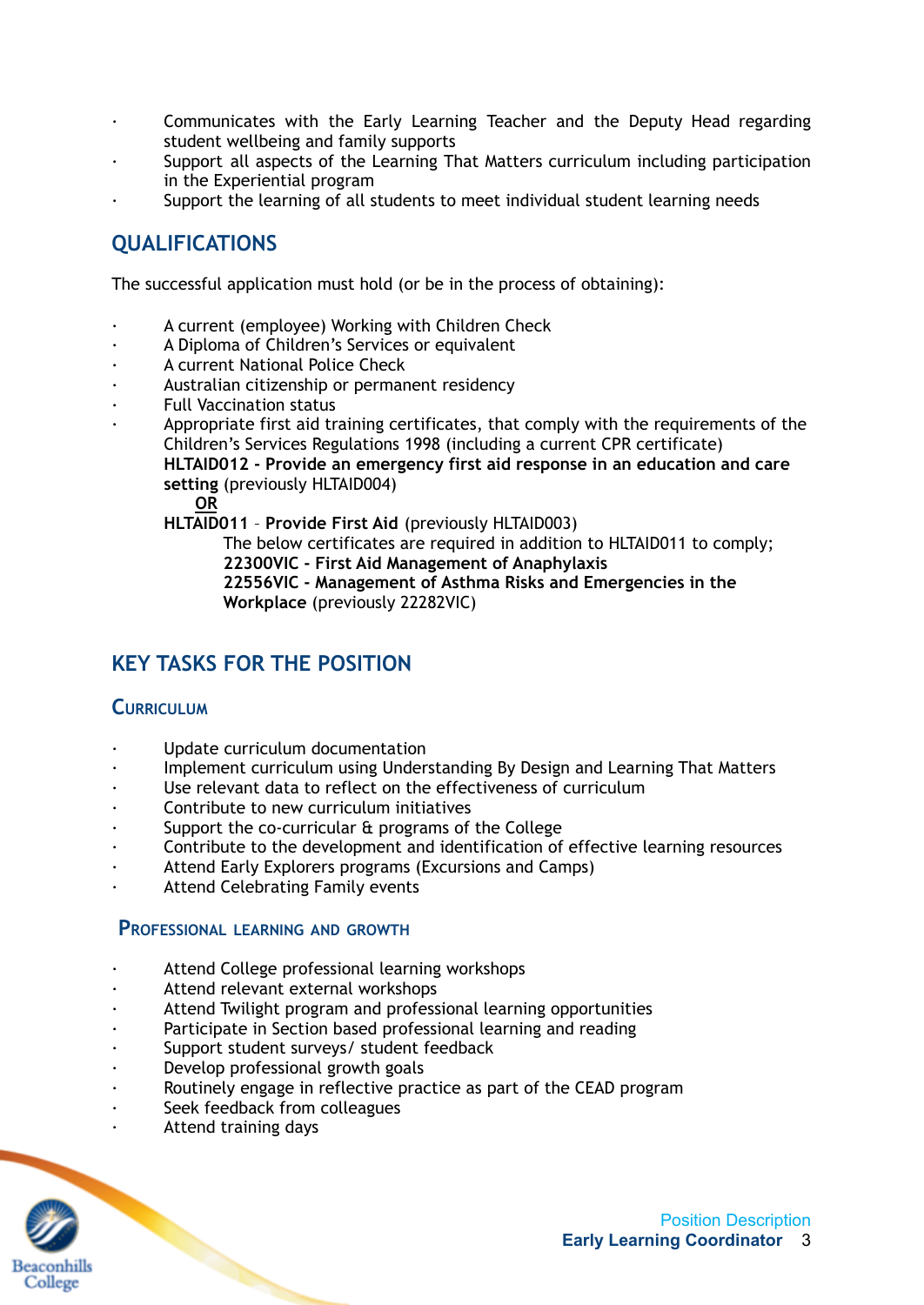### **STUDENT MANAGEMENT**

- Communicate with parents around student learning when necessary
- · Update Communication records in Synergetic
- Maintain up to date attendance records
- Provide feedback on students of concern
- · Maintain Health and Wellbeing Register

## **GENERAL DUTIES**

- · Attend Information Nights as required
- Attend supervision as required
- Support all programs across the centre as required
- · Attend assemblies
- Carry out duties as directed

# **LEARNING**

#### *In this position the coordinator is required to learn how to:*

- Implement curriculum in consultation with the Early Learning Teacher and in alignment with the Beaconhills Curriculum Framework which includes the use of Understanding By Design
- effectively implement assessment and feedback practices including the use of real-time reporting
- use effective teaching pedagogy and practices (Personalised Learning, Explicit Teaching, Inquiry Based Learning)
- use technology to support teaching and learning in the classroom
- support the wellbeing of students within our programs
- support the individual learning needs of our students
- develop and implement teaching strategies that support the development of our students' *Learning Mindset*

#### *The training needs for this position are:*

- · College protocols and procedures (e.g. Operoo for excursions and risk management, Synergetic, duty of care)
- **College Policies**
- · Compliance requirements
- · eLearning Systems (e.g. SmartBoards)
- · Learning Management Systems (LMS) for Key Word Signing, Zones of Regulation, Cultural Awareness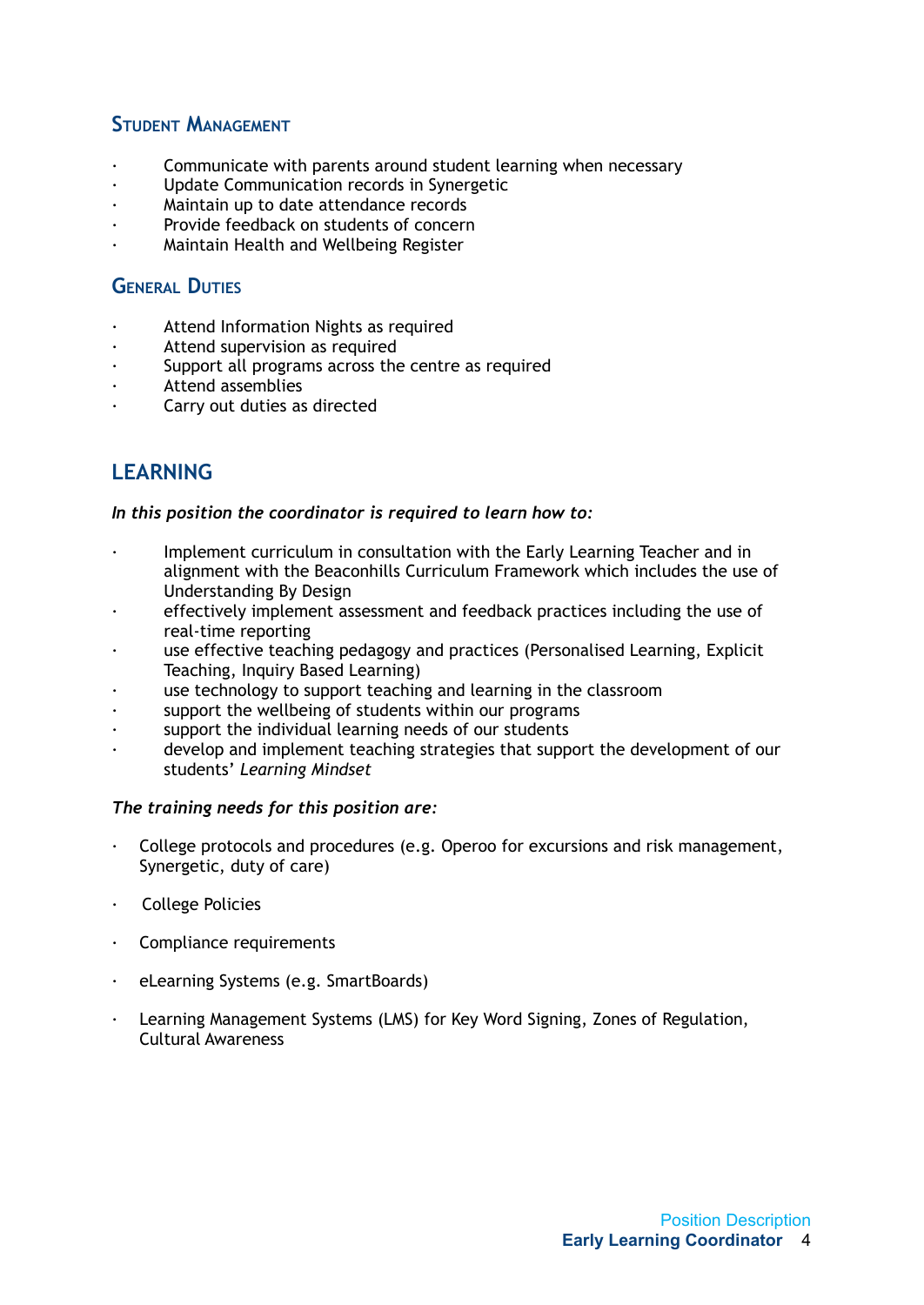# **PHYSICAL CAPABILITIES**

- · Sitting (occasional 1-33%)
- · Standing (frequent 34-66%)
- Walking (frequent 34-66%)
- Talking (frequent 34-66%)
- Listening (occasional 1-33%)
- · Steps/stairs (frequent 34-66%)
- · Carrying (occasional 1-33%)

## **WORKPLACE HEALTH AND SAFETY RESPONSIBILITIES**

- · Ensure that any hazards, incidents (including near misses) and injuries are reported immediately to relevant management
- · Co-operate in relation to activities taken by the College to comply with Work Health and Safety (WHS) legislation
- Participate in consultation, meetings, training and other health and safety activities where required
- Ensure only authorised, adequately trained staff undertake assigned tasks
- Take reasonable care for personal health and safety and the health and safety of others in the workplace

# **CHILD SAFETY STATEMENT**

Beaconhills College has zero tolerance for child abuse. Beaconhills is a child safe employer and is committed to the welfare of children and their protection.

Beaconhills has systems to protect children from abuse, and will take all allegations and concerns very seriously and respond to them consistently, in line with our policies and procedures.

All potential employees and volunteers will be required to comply with the College's *Child Safe Policy* and *Code of Conduct*, which are available on our website [here](https://www.beaconhills.vic.edu.au/policies/). Beaconhills performs thorough assessments of potential and existing employees in accordance with the legislated Child Safe Standards. The assessments will be used to ascertain whether the potential or existing employee is a fit and proper person and is suitable for work in a school environment and in the position applied for or held. The screening process includes, but is not limited to, criminal record checks, *Working with Children Check* (WWC Check) and checks of social media accounts.

Beaconhills College is committed to Equal Employment Opportunity principles and is committed to the principles of merit-based selection, equity, diversity and procedural fairness in our recruitment process.

Aboriginal and Torres Strait Islander peoples are encouraged to apply for all positions at Beaconhills College.